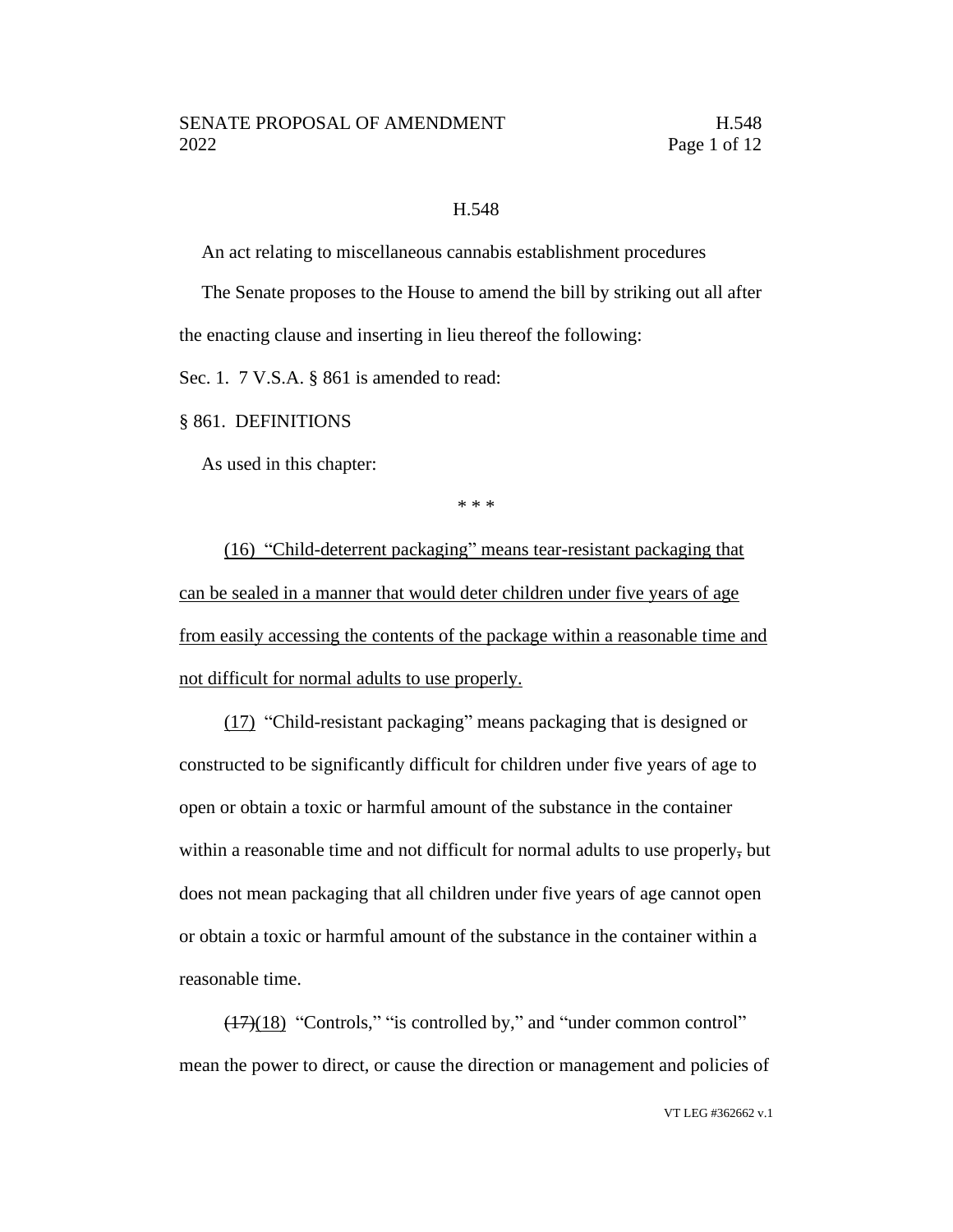a person, whether through the direct or beneficial ownership of voting securities, by contract, or otherwise. A person who directly or beneficially owns 10 percent or more equity interest, or the equivalent thereof, of another person shall be deemed to control the person.

(18)(19) "Dispensary" means a business organization licensed pursuant to chapter 37 of this title or 18 V.S.A. chapter 86.

(19)(20) "Enclosed, locked facility" means a building, room, greenhouse, outdoor fenced-in area, or other location that is enclosed on all sides and prevents cannabis from easily being viewed by the public. The facility shall be equipped with locks or other security devices that permit access only by:

(A) Employees, agents, or owners of the cultivator, all of whom shall be 21 years of age or older.

(B) Government employees performing their official duties.

(C) Contractors performing labor that does not include cannabis cultivation, packaging, or processing. Contractors shall be accompanied by an employee, agent, or owner of the cultivator when they are in areas where cannabis is being grown, processed, packaged, or stored.

(D) Registered employees of other cultivators, members of the media, elected officials, and other individuals 21 years of age or older visiting the facility, provided they are accompanied by an employee, agent, or owner of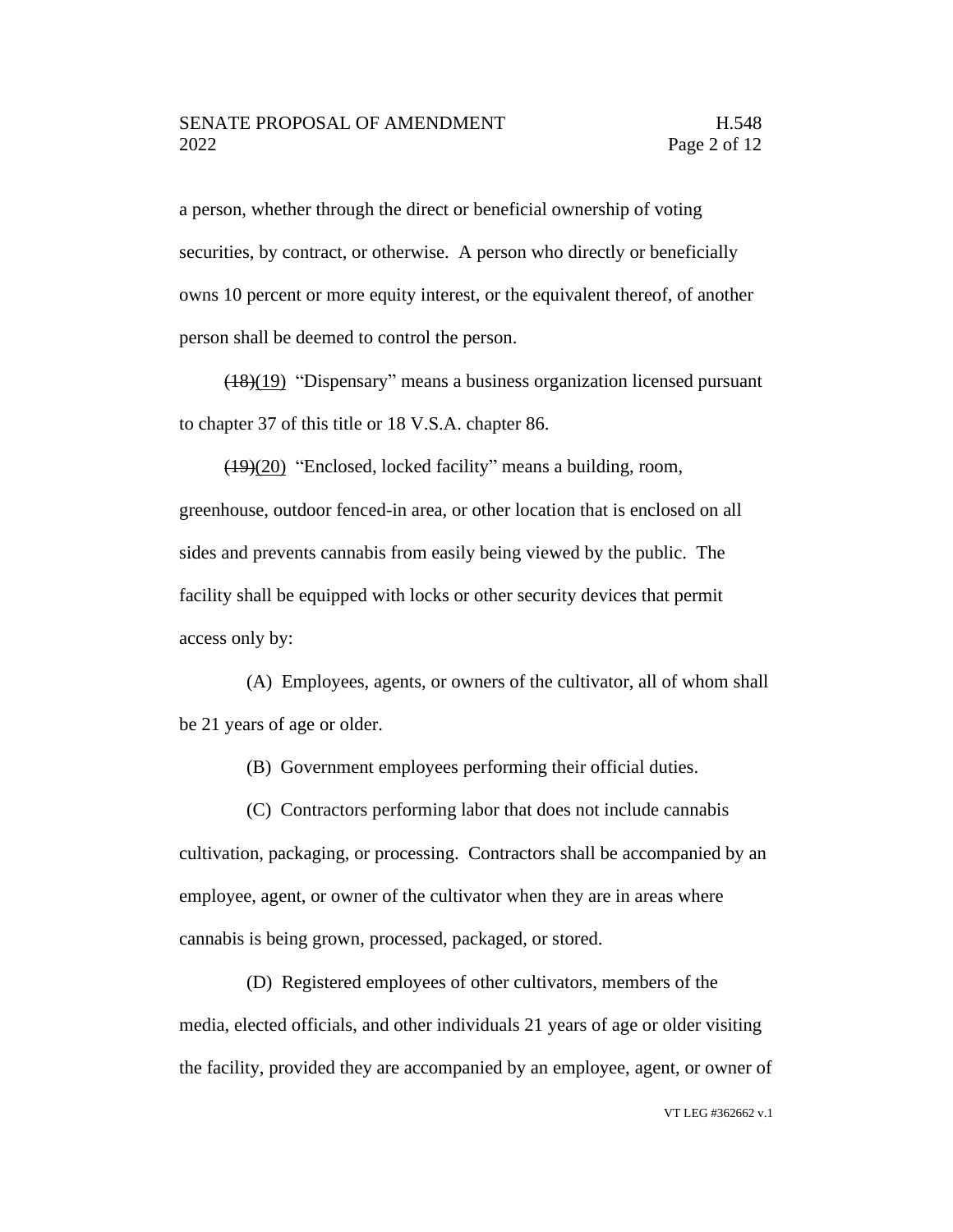the cultivator.

 $(20)(21)$  "Flavored oil cannabis product" means any oil cannabis product that contains an additive to give it a characterizing flavor.

(21)(22) "Integrated licensee" means a person licensed by the Board to engage in the activities of a cultivator, wholesaler, product manufacturer, retailer, and testing laboratory in accordance with this chapter.

 $(22)(23)$  "Municipality" means a town, city, or incorporated village.

(24) "Owner" means a natural person who controls, or shares control of, a Cannabis Establishment.

 $(23)(25)$  "Person" shall include any natural person; corporation; municipality; the State of Vermont or any department, agency, or subdivision of the State; and any partnership, unincorporated association, or other legal entity.

 $\left(\frac{(24)(26)}{24}\right)$  "Plant canopy" means the square footage dedicated to live plant production and does not include areas such as office space or areas used for the storage of fertilizers, pesticides, or other products.

 $(25)(27)$  "Principal" means an individual vested with the authority to conduct, manage, or supervise the business affairs of a person, and may include the president, vice president, secretary, treasurer, manager, or similar executive officer of a business; a director of a corporation, nonprofit corporation, or mutual benefit enterprise; a member of a nonprofit corporation,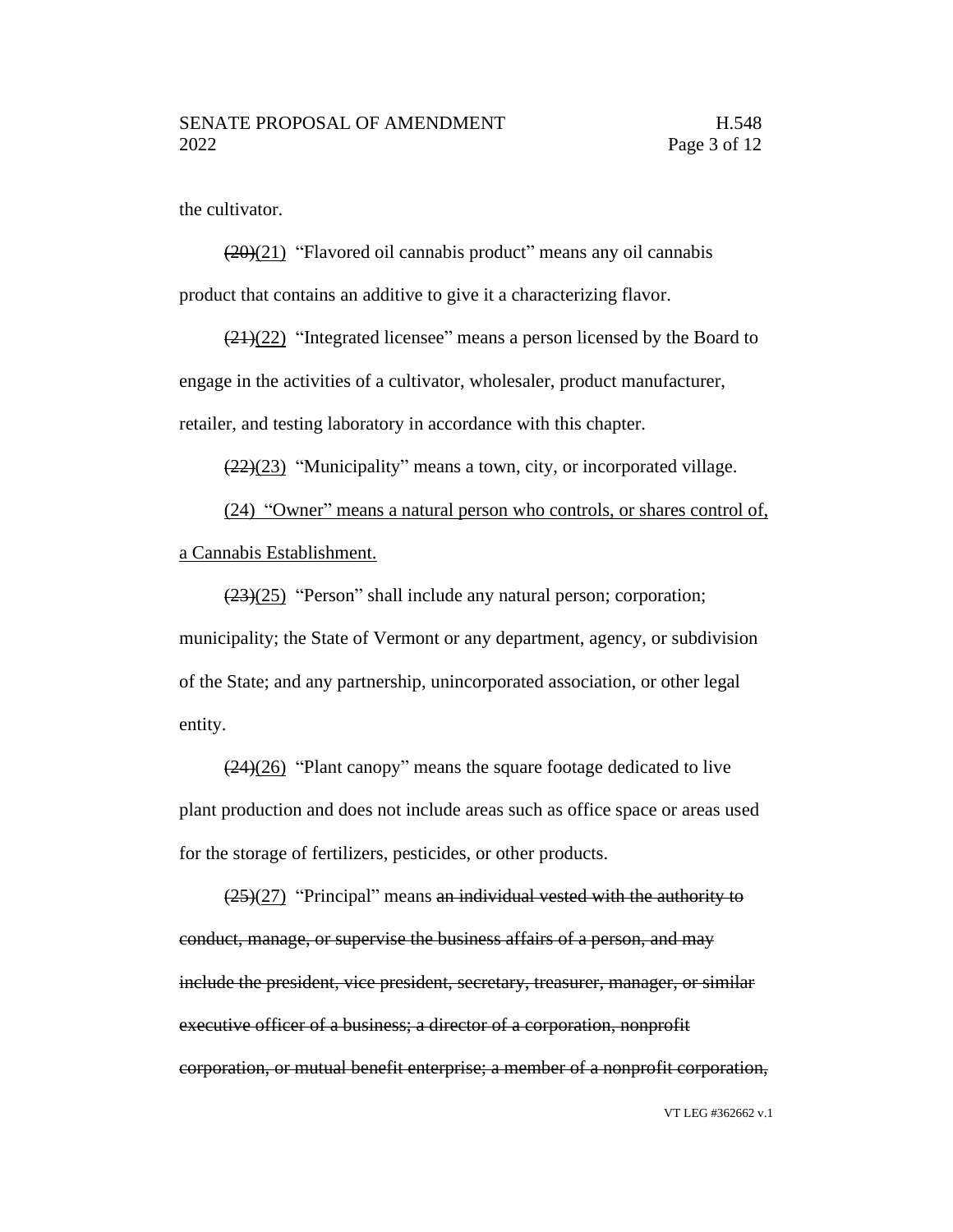cooperative, or member-managed limited liability company; and a partner of a partnership one of the following:

(A) the president, vice president, secretary, treasurer, manager, or similar officer of a corporation as provided for by 11A V.S.A. § 8.40, nonprofit corporation as provided for by 11B V.S.A. § 8.40, mutual benefit enterprise as provided for by 11C V.S.A. § 822, cooperative as provided for by 11 V.S.A. § 1013, or worker cooperative corporation as provided for by 11 V.S.A. § 1089;

(B) a director of a corporation as provided for by 11A V.S.A. § 8.01, nonprofit corporation as provided for by 11B V.S.A. § 8.01, mutual benefit enterprise as provided for by 11C V.S.A. § 801, cooperative as provided for by 11 V.S.A. § 1006, or worker cooperative corporation as provided for by 11 V.S.A. § 1089;

(C) a member of a member-managed limited liability company as provided for by 11 V.S.A. § 4054;

(D) manager of a manager-managed limited liability company as provided for by 11 V.S.A. § 4054; or

(E) a partner of a partnership as provided for by 11 V.S.A. § 3212 or a general partner of a limited partnership as provided for by 11 V.S.A chapter 23.

 $\left(\frac{(26)}{(28)}\right)$  "Small cultivator" means a cultivator with a plant canopy or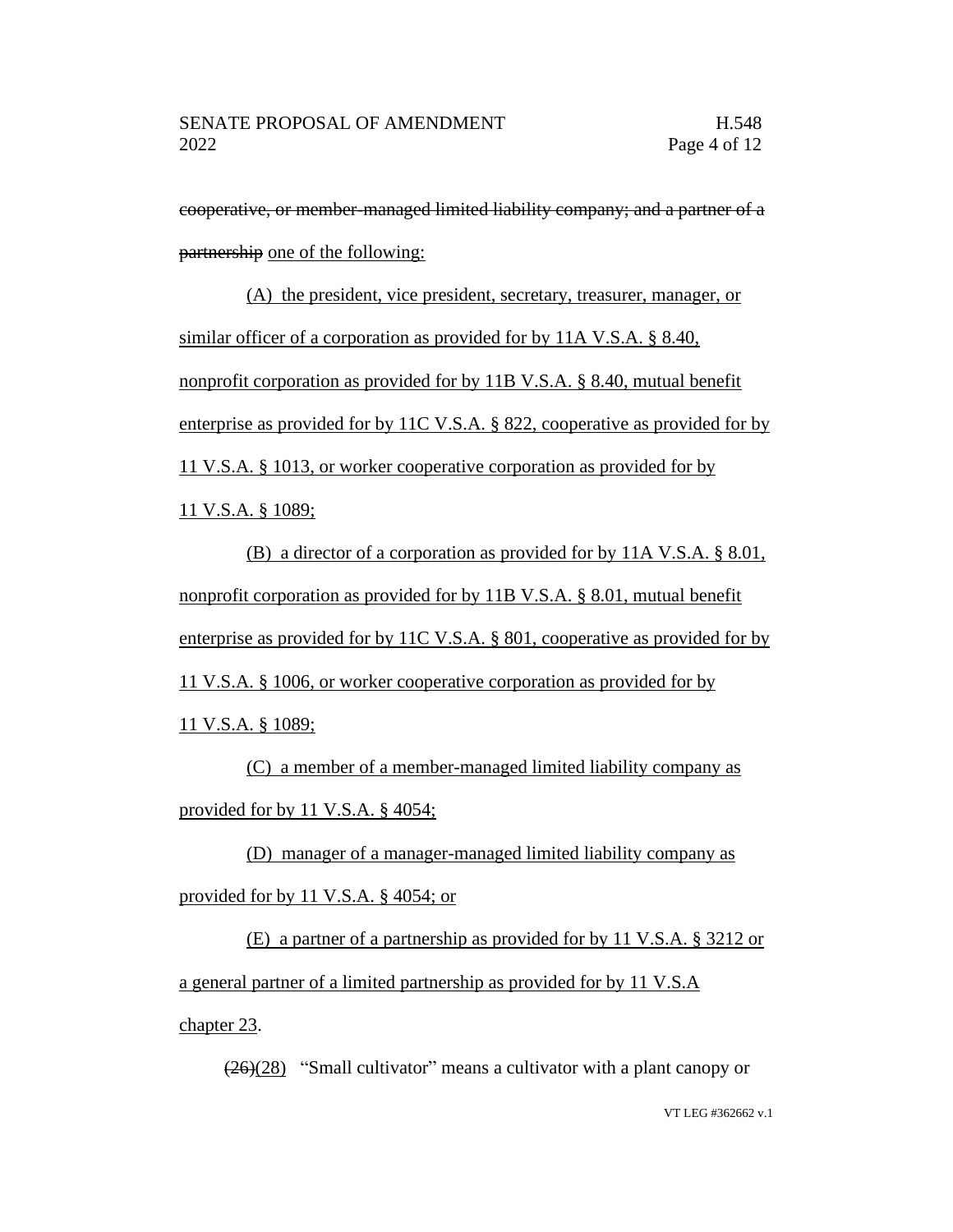space for cultivating plants for breeding stock of not more than 1,000 square feet.

Sec. 2. 7 V.S.A. § 862a is added to read:

## § 862a. SYNTHETIC AND HEMP-DERIVED CANNABINOIDS

The Board shall have the authority to regulate synthetic cannabinoids and

hemp-derived cannabinoids, including delta-8 and delta-10

tetrahydrocannabinol.

Sec. 3. 7 V.S.A. § 868 is amended to read:

## § 868. PROHIBITED PRODUCTS

 $(a)$  The following are prohibited products and may not be cultivated,

produced, or sold pursuant to a license issued under this chapter:

(1) cannabis flower with greater than 30 percent tetrahydrocannabinol;

(2) solid concentrate cannabis products with greater than 60 percent

tetrahydrocannabinol;

(3) oil cannabis products except for those that are sold prepackaged for use with battery-powered devices;

(4) flavored oil cannabis products sold prepackaged for use with batterypowered devices and any cannabis flower that contains characterizing flavor that is not naturally occurring in the cannabis;

 $\left(\frac{5}{3}\right)$  cannabis products that contain delta-9 tetrahydrocannabinol and nicotine or alcoholic beverages; and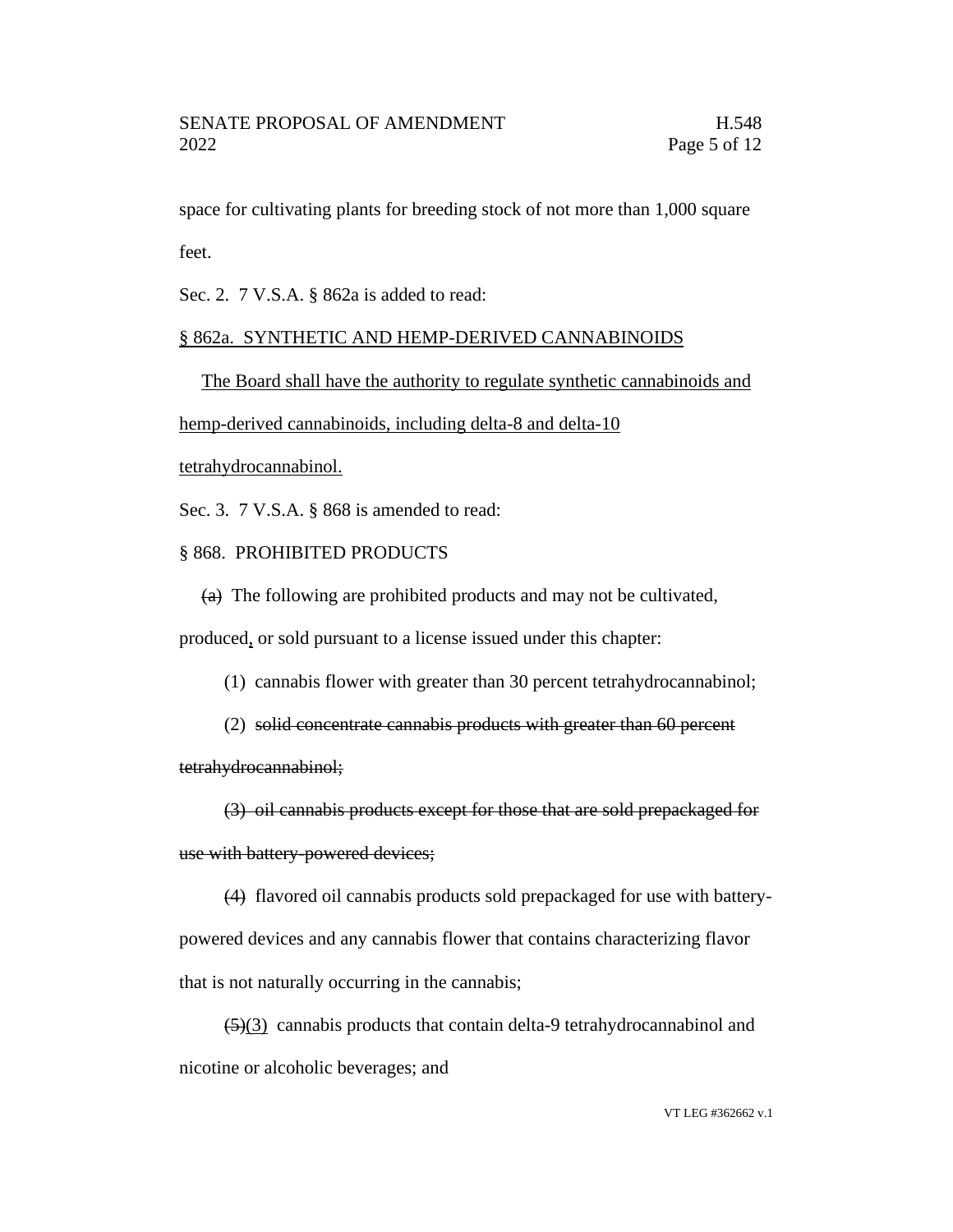$(6)(4)$  any cannabis, cannabis products, or packaging of such items that are designed to make the product more appealing to persons under 21 years of age.

Sec. 4. 7 V.S.A. § 881 is amended to read:

### § 881. RULEMAKING; CANNABIS ESTABLISHMENTS

(a) The Board shall adopt rules to implement and administer this chapter in accordance with subdivisions (1)–(7) of this subsection.

(1) Rules concerning any cannabis establishment shall include:

\* \* \*

(I) regulation of additives to cannabis and cannabis products,

including those cannabidiol derived from hemp and substances that are toxic or designed to make the product more addictive, more appealing to persons under 21 years of age, or to mislead consumers;

\* \* \*

(3) Rules concerning product manufacturers shall include:

(A) requirements that a single package of a cannabis product shall not contain more than 50 milligrams of THC, except in the case of:

(i) cannabis products that are not consumable, including topical preparations; and

(ii) solid concentrates, oils, and tinctures; and

(iii) cannabis products sold to a dispensary pursuant to 18 V.S.A.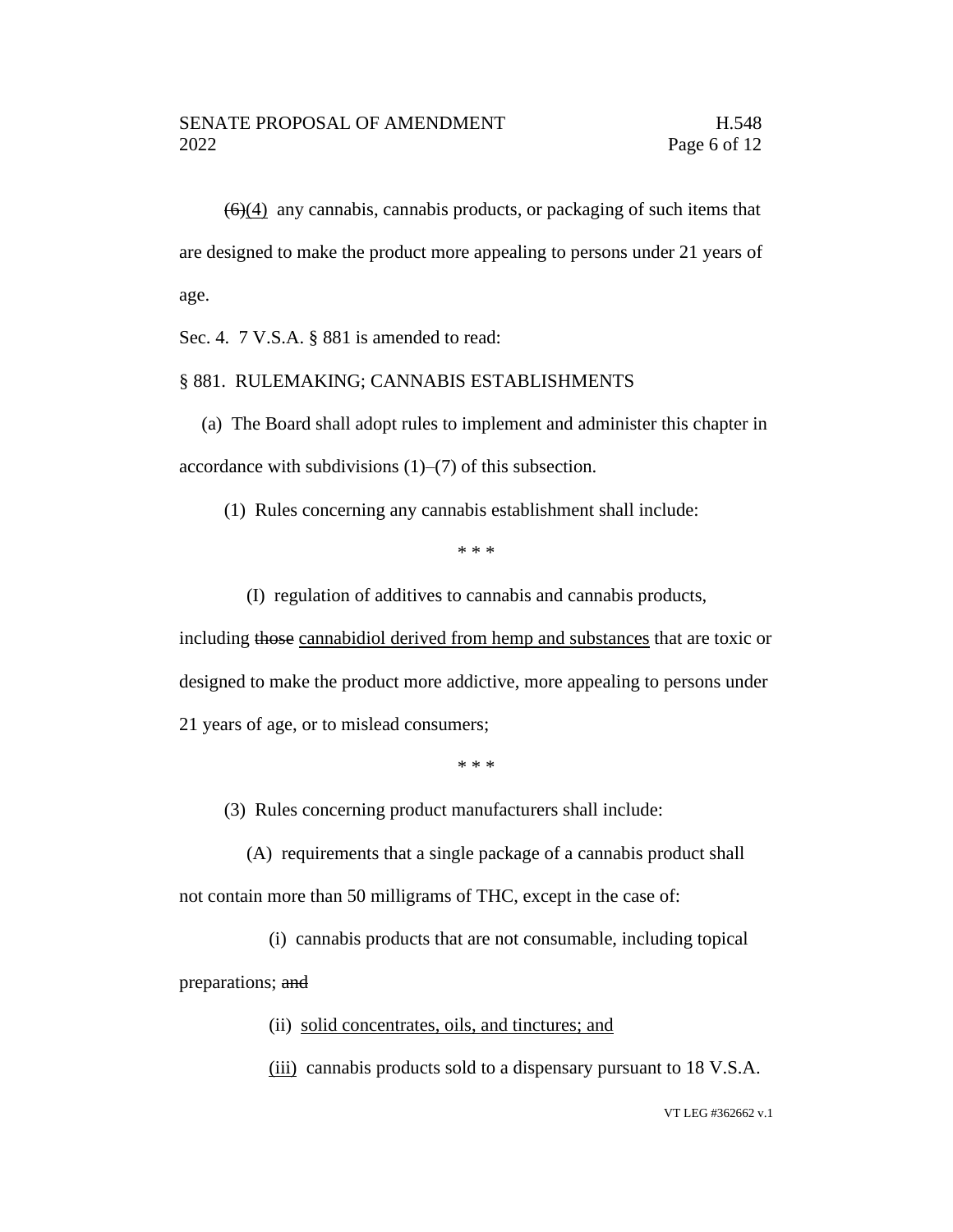chapter 86 and regulations issued pursuant to that chapter;

\* \* \*

(5) Rules concerning retailers shall include:

\* \* \*

(C) requirements that if the retailer sells hemp or hemp products, the hemp and hemp products are clearly labeled as such and displayed separately from cannabis and cannabis products;

(D) requirements for opaque, child-resistant packaging of cannabis and cannabis products and child-deterrent packaging for cannabis at point of sale to customer; and

\* \* \*

Sec. 5. 7 V.S.A. § 883 is amended to read:

§ 883. CRIMINAL BACKGROUND RECORD CHECKS; APPLICANTS

(a) The Board shall obtain from the Vermont Crime Information Center a copy of a license applicant's fingerprint-based Vermont criminal history records, out-of-state criminal history records, and criminal history records from the Federal Bureau of Investigation for each license applicant, principal of an applicant, and person who controls an applicant who is a natural person.

(b) The Board shall adopt rules that set forth standards for determining whether an applicant should be denied a cannabis establishment license because of his or her criminal history record based on factors that demonstrate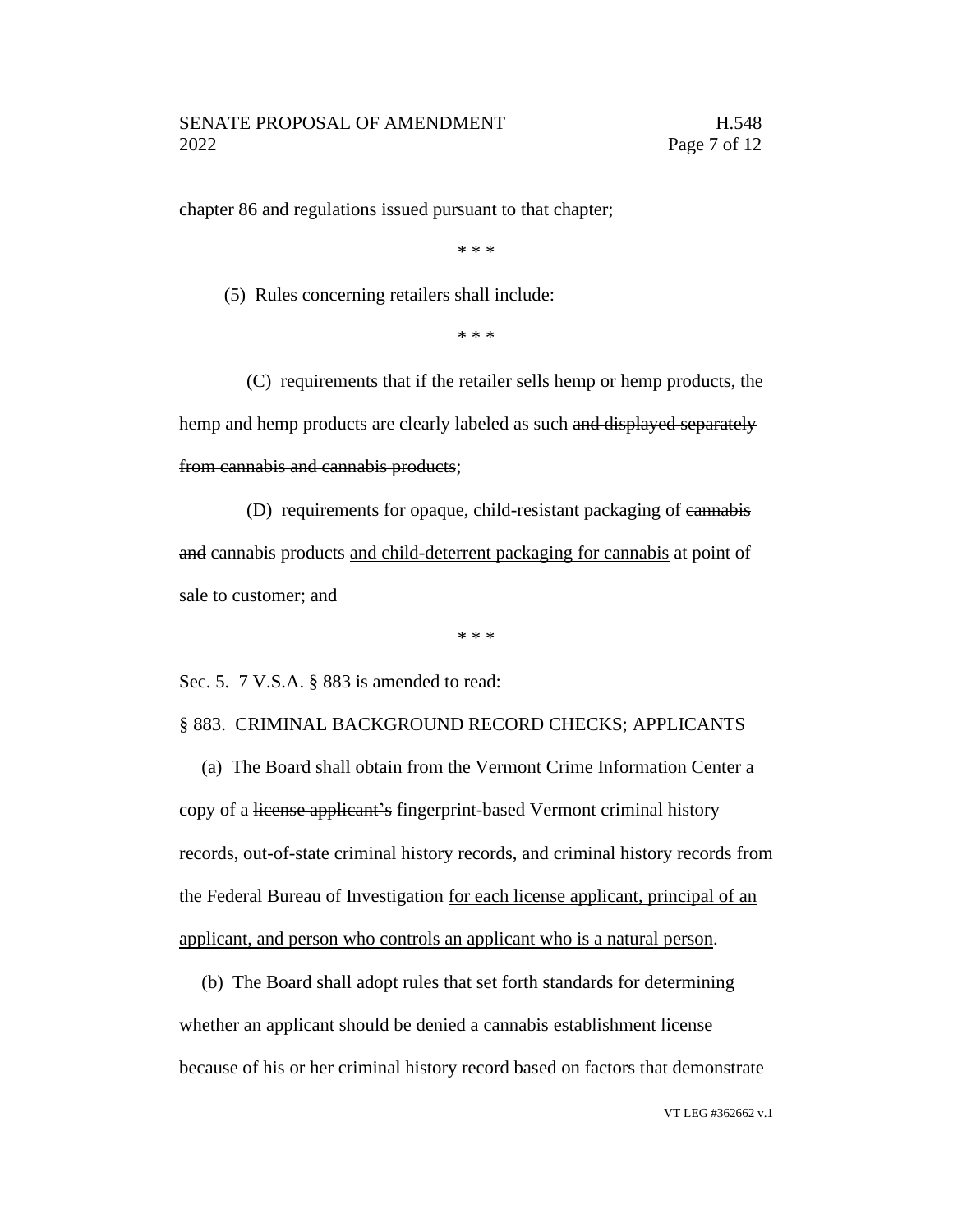whether the applicant presently poses a threat to public safety or the proper functioning of the regulated market. Nonviolent drug offenses shall not automatically disqualify an applicant.

(c) Notwithstanding subsection (a) of this section, the Board may accept third-party criminal background checks submitted by an applicant for a cannabis establishment license or renewal in lieu of obtaining the records from the Vermont Crime Information Center a copy of the person's Vermont fingerprint-based criminal history records, out-of-state criminal history records, and criminal history records from the Federal Bureau of Investigation. Any such third-party background check shall:

(1) be conducted by a third-party consumer reporting agency or background screening company that is in compliance with the federal Fair Credit Reporting Act; and

(2) include a multistate and multi-jurisdiction criminal record locator. Sec. 6. 7 V.S.A. § 884 is amended to read:

# § 884. CANNABIS ESTABLISHMENT IDENTIFICATION CARD

(a) Every owner, principal, and employee of a cannabis establishment shall obtain an identification card issued by the Board. A person may apply for an identification card prior to obtaining employment with a licensee. An employee identification card shall authorize the person to work for any licensee.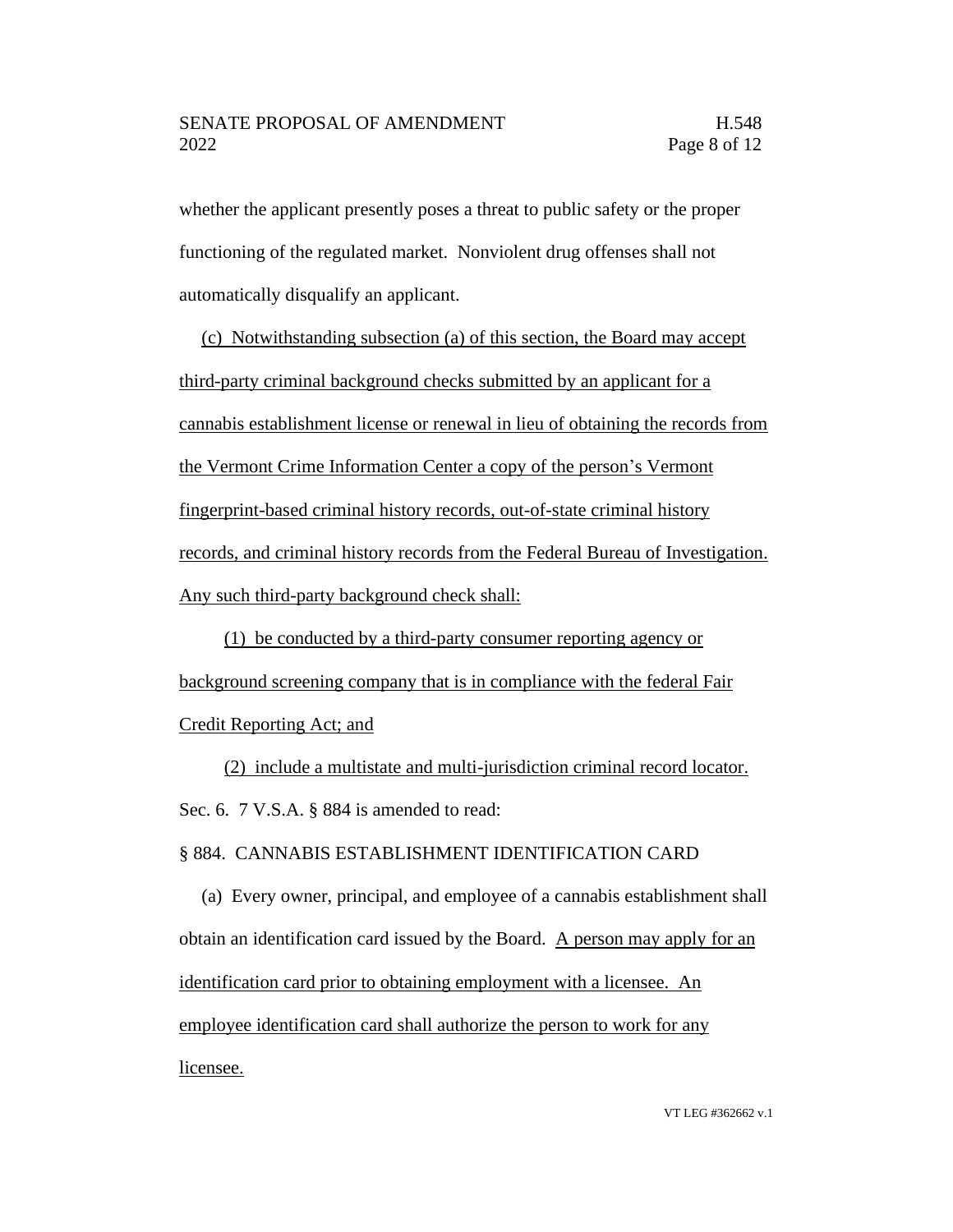## SENATE PROPOSAL OF AMENDMENT FRAMENTIES AND H.548 2022 Page 9 of 12

(b)(1)(A) Prior to issuing the identification card to an owner or principal of a cannabis establishment, the Board shall obtain from the Vermont Crime Information Center a copy of the person's Vermont fingerprint-based criminal history records, out-of-state criminal history records, and criminal history records from the Federal Bureau of Investigation.

(B) Prior to issuing the identification card to an employee of a cannabis establishment, the Board shall obtain a copy of a fingerprint-based identity history summary record from the Federal Bureau of Investigation.

(2) The Board shall adopt rules that set forth standards for determining whether a person should be denied a cannabis establishment identification card because of his or her criminal history record based on factors that demonstrate whether the applicant presently poses a threat to public safety or the proper functioning of the regulated market. Nonviolent drug offenses shall not automatically disqualify an applicant.

(c) Once an identification card application has been submitted, a person may serve as an employee of a cannabis establishment pending the background check, provided the person is supervised in his or her duties by someone who is a cardholder. The Board shall issue a temporary permit to the person for this purpose, which shall expire upon the issuance of the identification card or disqualification of the person in accordance with this section.

(d) An identification card shall expire one year after its issuance or, in the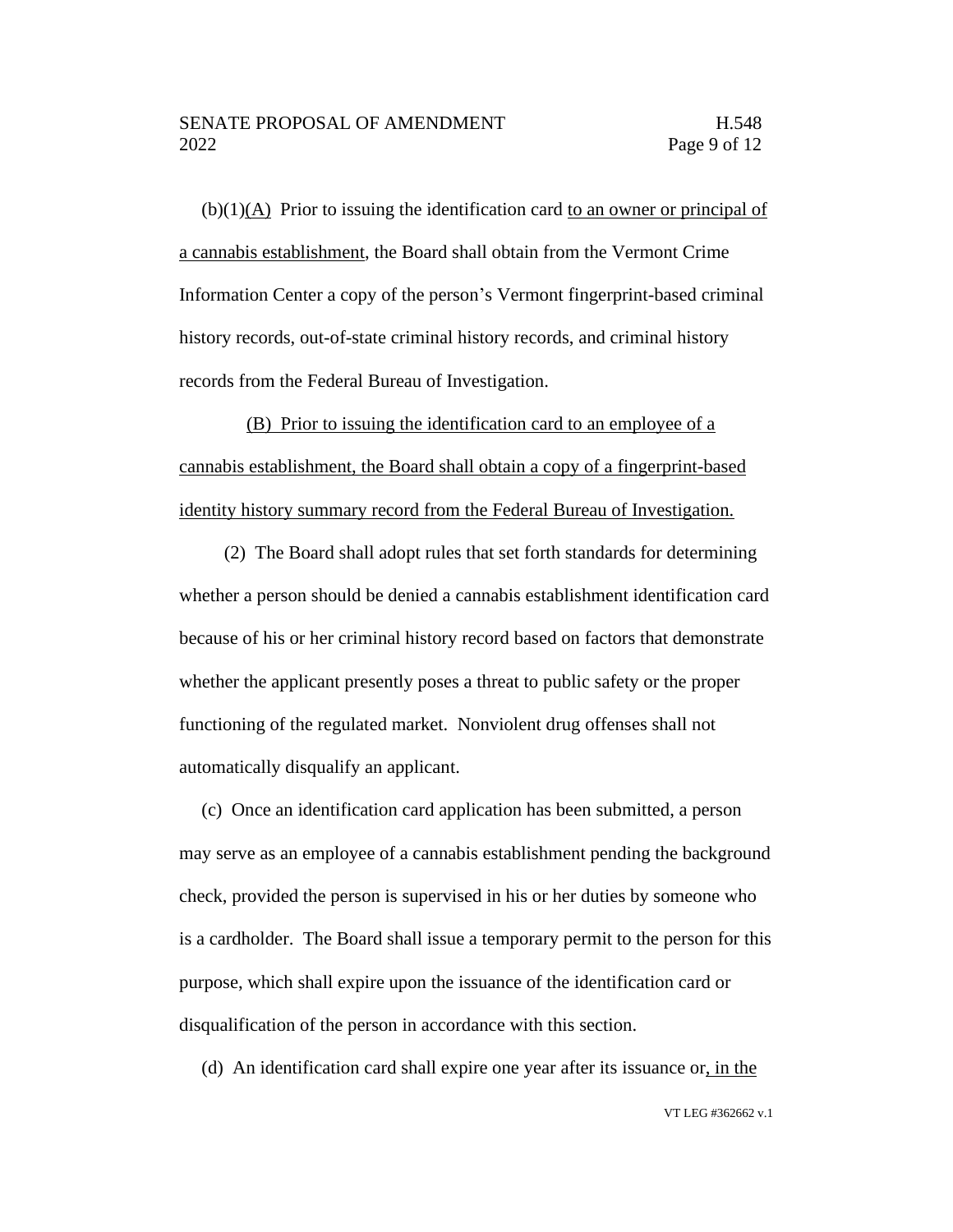## SENATE PROPOSAL OF AMENDMENT FRAMENTIES AND H.548 2022 Page 10 of 12

case of owners and principals, upon the expiration of the cannabis establishment's license, whichever occurs first.

Sec. 7. 7 V.S.A. § 901(d)(3) is amended to read:

(3)(A) Except as provided in subdivision subdivisions (B) and  $(C)$  of this subdivision (3), an applicant and its affiliates may obtain a maximum of one type of each type of license as provided in subdivisions  $(1)(A)$ –(E) of this subsection (d). Each license shall permit only one location of the establishment.

(B) An applicant and its affiliates that are control a dispensary registered pursuant to 18 V.S.A. chapter 86 on April 1, 2022 may obtain one integrated license provided in subdivision  $(1)(F)$  of this subsection (d) or a maximum of one of each type of license provided in subdivisions  $(1)(A)$ – $(E)$ of this subsection (d). An integrated licensee may not hold a separate cultivator, wholesaler, product manufacturer, retailer, or testing laboratory license, and no applicant or its affiliates that control a dispensary shall hold more than one integrated license. An integrated license shall permit only one location for each of the types of activities permitted by the license: cultivation, wholesale operations, product manufacturing, retail sales, and testing.

(C) An applicant and its affiliates may obtain multiple testing laboratory licenses.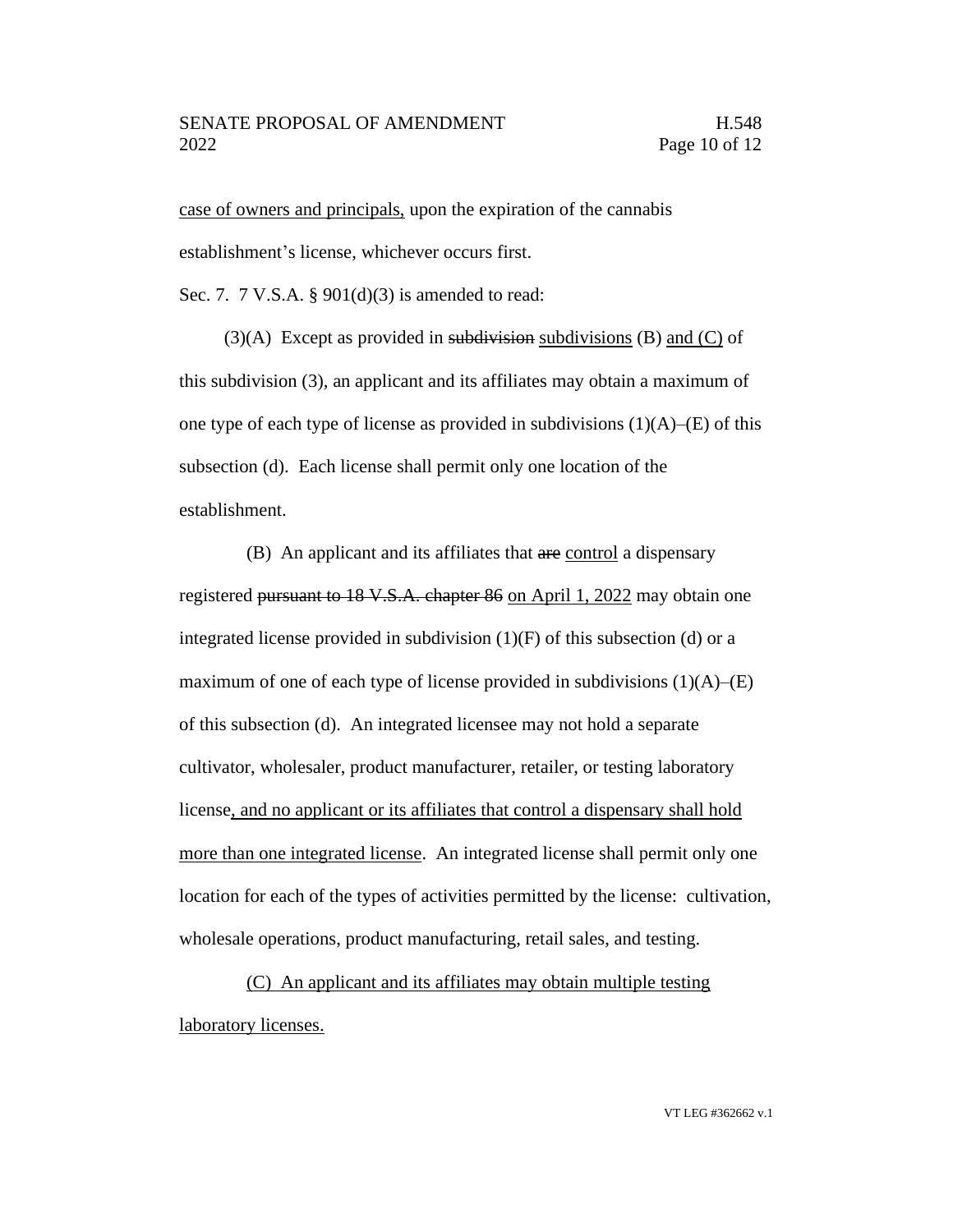## Sec. 8. PURPOSE; LEGISLATIVE INTENT

The purpose of the amendment to 7 V.S.A.  $\S$  901(d)(3)(B) in Sec. 7 of this act is solely to make the language consistent with the defined terms used throughout 7 V.S.A. chapter 33. The amendment should not be construed to alter the meaning of the provision as it was originally enacted in 2019 Acts and Resolves No. 164, Sec. 7.

Sec. 9. 7 V.S.A. § 907 is amended to read:

§ 907. RETAILER LICENSE

- (a) A retailer licensed under this chapter may:
	- (1) purchase cannabis from a licensed cultivator, wholesaler, or

integrated licensee, and cannabis products from a licensed wholesaler, product manufacturer, integrated licensee, and dispensary; and

(2) transport, possess, package, and sell cannabis and cannabis products to the public for consumption off the registered premises.

\* \* \*

(e) Internet ordering and delivery Delivery of cannabis to customers are is prohibited.

Sec. 10. 7 V.S.A. § 909(c) is added to read:

(c) An integrated licensee shall comply with the provisions of subsection 908(f) of this title and have its cannabis or cannabis products tested by an independent licensed testing laboratory.